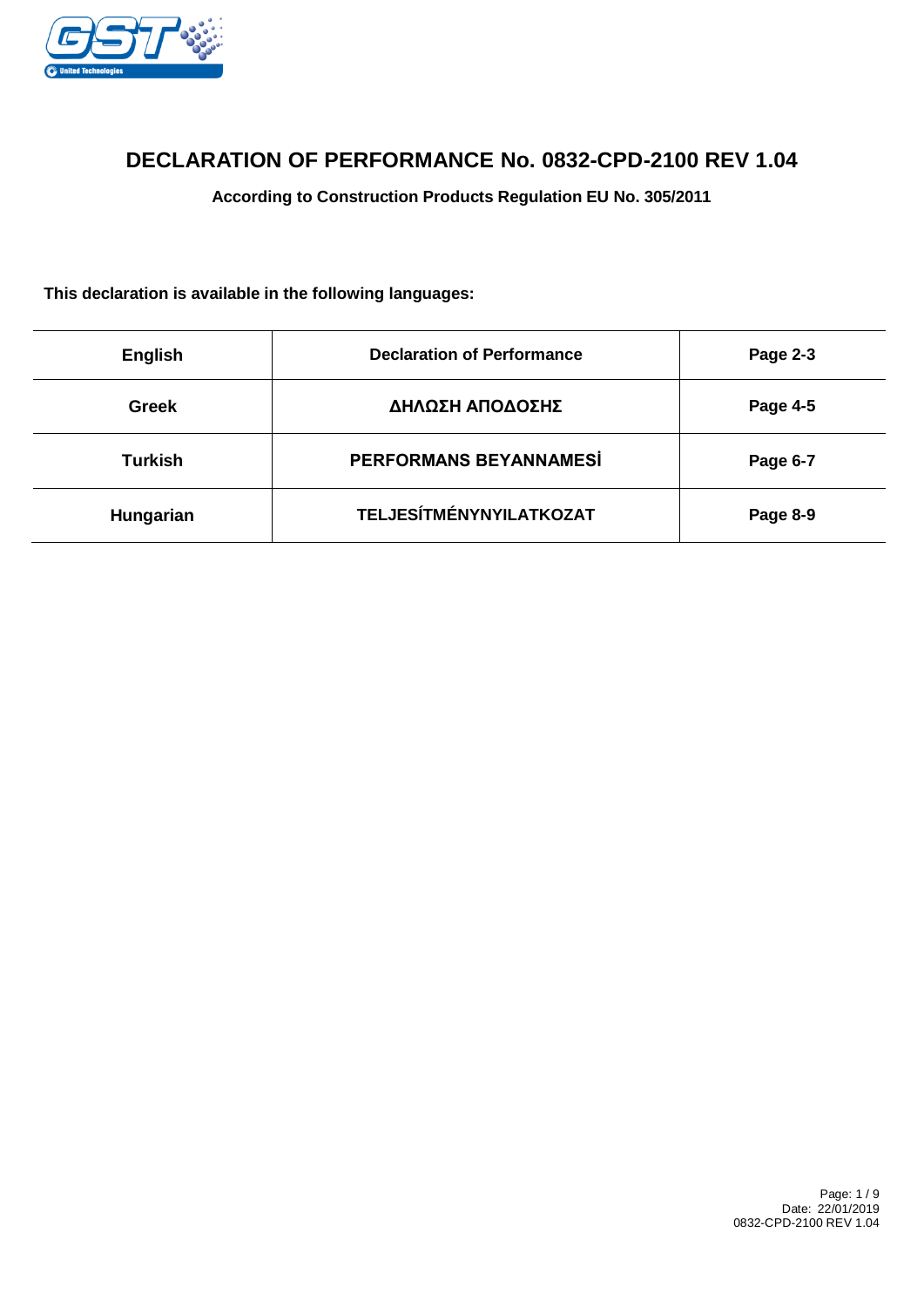

### **DECLARATION OF PERFORMANCE**

| 1. Unique Product identification code:                    | Model(s):<br>$I-9406$                                           |
|-----------------------------------------------------------|-----------------------------------------------------------------|
| 2. Type, batch or serial number or any other element      | Each individual product is identified with a label containing a |
| allowing identification of the construction product as    | unique batch number.                                            |
| required pursuant to Article 11(4):                       |                                                                 |
| 3. Intended use or uses of the construction product, in   | Fire alarm devices - Sounders                                   |
| accordance with the applicable harmonized technical       | EN54-3                                                          |
| specification, as foreseen by the manufacturer:           |                                                                 |
| 4. Name, registered trade name or registered trade mark   | Gulf Security Technology Co., Ltd.                              |
| and contact address of the manufacturer as required       | No. 80 Changjiang East Road, QETDZ, Qinhuangdao, Hebei,         |
| pursuant to Article 11(5):                                | China 066004                                                    |
| 5. Where applicable, name and contact address of the      | Not applicable                                                  |
| authorized representative whose mandate covers the        |                                                                 |
| tasks specified in Article 12(2):                         |                                                                 |
| 6. System or systems of assessment and verification of    | System 1                                                        |
| constancy of performance of the construction product as   |                                                                 |
| set out in AnnexV:                                        |                                                                 |
| 7. In case of the declaration of performance concerning a | <b>BRE Global Limited 0832</b>                                  |
| construction product covered by the harmonized standard:  | performed type testing and the initial inspection of the        |
|                                                           | manufacturing plant and of the factory production control with  |
|                                                           | continuous surveillance assessment and approval of the          |
|                                                           | factory production control under system 1 and issued the        |
|                                                           | following EC certificates of conformity:                        |
|                                                           | 0832-CPD-2100                                                   |
| 8. In case of the declaration of performance concerning a | Not applicable, see item 7                                      |
| construction product for which a European Technical       |                                                                 |
| Assessment has been issued:                               |                                                                 |

#### 9. Declared performance:

All requirements including all Essential Characteristics and the corresponding performances for the intended use or uses indicated in point 3 above have been determined as described in the hEN mentioned in the table below.

#### **EN 54-3 Fire alarm devices — Sounders**

| <b>Essential characteristics</b>                                      | Performance | Harmonized technical specification |
|-----------------------------------------------------------------------|-------------|------------------------------------|
| Performance under fire condition                                      | Pass        | EN 54-3: 2001+A1: 2002+A2: 2006    |
| Operational reliability                                               | Pass        | EN 54-3: 2001+A1: 2002+A2: 2006    |
| Durability of operational reliability: temperature resistance         | Pass        | $EN$ 54-3: 2001+A1: 2002+A2: 2006  |
| Durability of operational reliability: humidity resistance            | Pass        | EN 54-3: 2001+A1: 2002+A2: 2006    |
| Durability of operational reliability: corrosion resistance           | Pass        | $EN$ 54-3: 2001+A1: 2002+A2: 2006  |
| Durability of operational reliability: shock and vibration resistance | Pass        | EN 54-3: 2001+A1: 2002+A2: 2006    |
| Durability of operational reliability; electrical stability           | Pass        | EN 54-3: 2001+A1: 2002+A2: 2006    |
| Durability of operational reliability: resistance to ingress          | Pass        | EN 54-3: 2001+A1: 2002+A2: 2006    |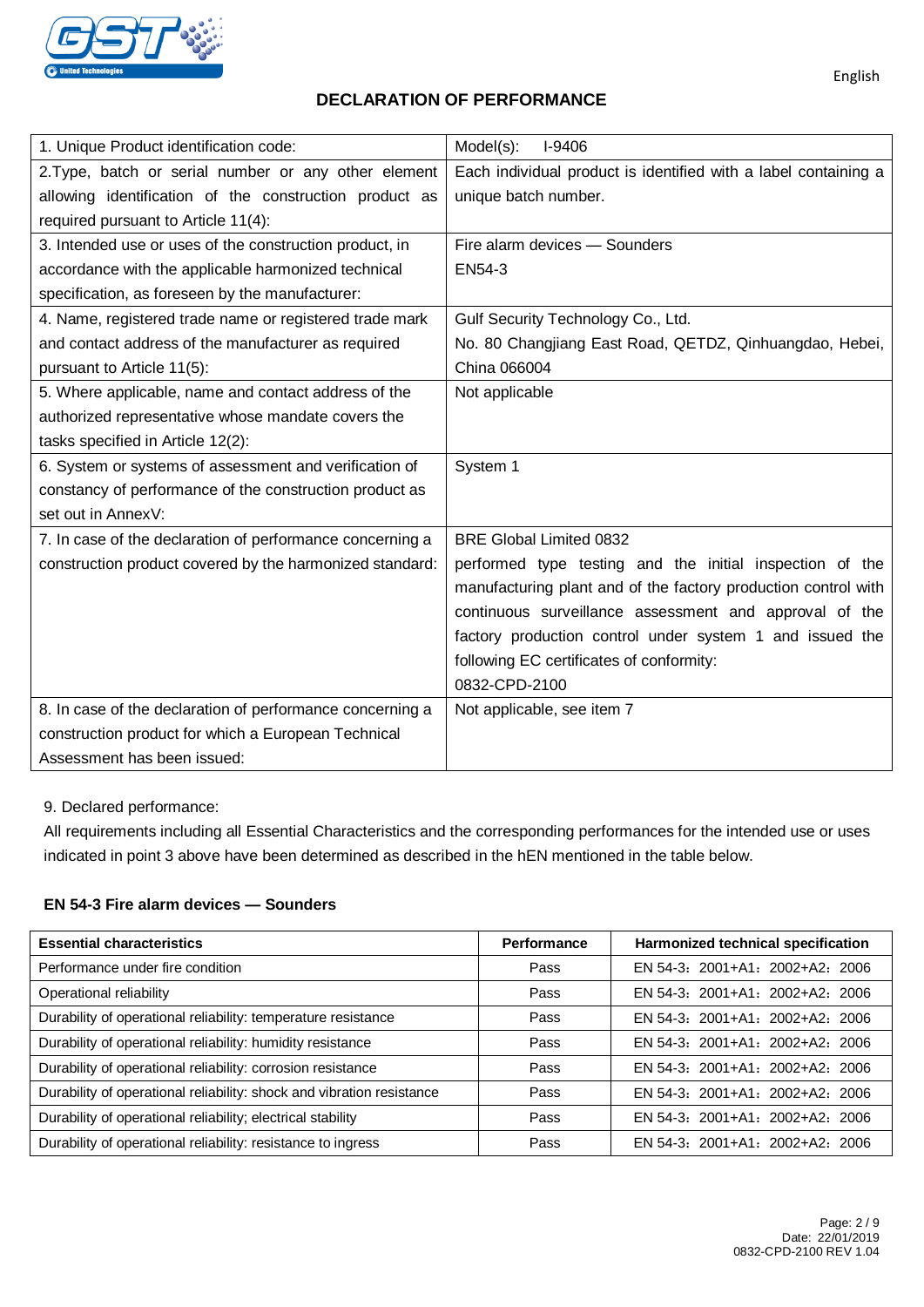

10. The performance of the product identified in points 1 and 2 is in conformity with the declared performance in point 9. This declaration of performance is issued under the sole responsibility of the manufacturer identified in point 4.

................................................................ ...................................................................................

Signed for and on behalf of the manufacturer by: Name: Wang Aizhong Function: Chief Engineer

Qinhuangdao

| Regulation (EU) No. 305/2011 CPR Supplementary CE marking information                    |  |  |
|------------------------------------------------------------------------------------------|--|--|
| $\epsilon$                                                                               |  |  |
| Identification number of the product notified certification body: 0832                   |  |  |
| Manufacturer: Gulf Security Technology Co., Ltd.                                         |  |  |
| No. 80 Changjiang East Road, QETDZ, Qinhuangdao, Hebei, China 066004                     |  |  |
| Last two digits of the year in which the marking was first affixed: 13                   |  |  |
| Declaration of Performance (DoP) Number: 0832-CPD-2100 REV 1.04                          |  |  |
| European Standard Number: EN 54-3: 2001+A1: 2002+A2: 2006                                |  |  |
| Unique identification of product type: See the product label for the product information |  |  |
| Intended for use: See DoP point 3.                                                       |  |  |
| Essential characteristics: See DoP point 9.                                              |  |  |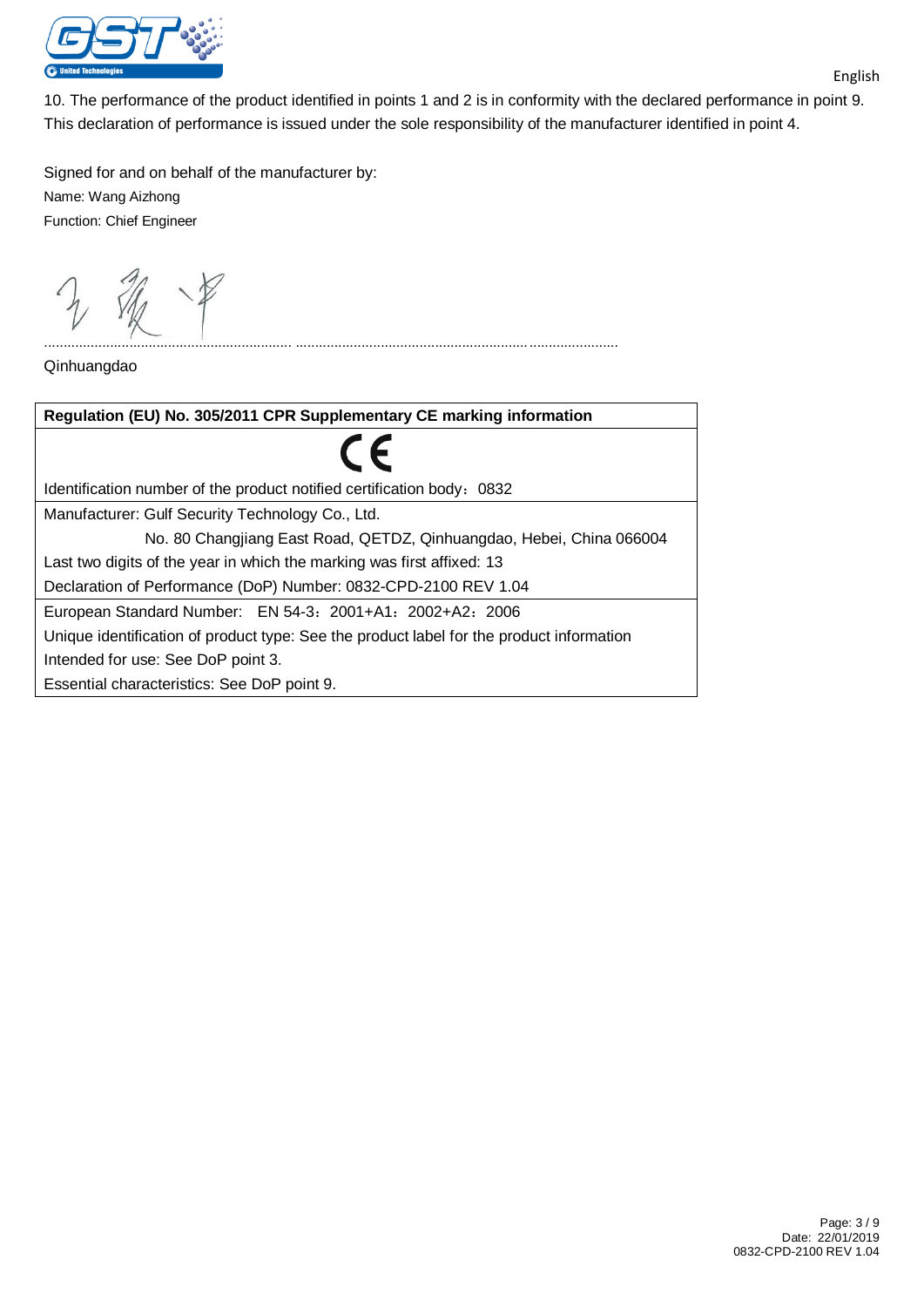

## **ΔΗΛΩΣΗ ΑΠΟΔΟΣΗΣ**

| 1. Μοναδικός κωδικός προϊόντος:                        | Μοντέλο(α):1-9406                                          |
|--------------------------------------------------------|------------------------------------------------------------|
| 2. Είδος, παρτίδα ή σειριακός αριθμός ή οποιοδήποτε    | Κάθε μεμονωμένο προϊόν ταυτίζεται με μια ετικέτα που       |
| άλλο στοιχείο που επιτρέπει την ταυτοποίηση του        | περιέχει έναν μοναδικό αριθμό παρτίδας.                    |
| προϊόντος δομικών κατασκευών,<br>όπως<br>απαιτείται    |                                                            |
| σύμφωνα με το άρθρο 11(4):                             |                                                            |
| 3. Προτεινόμενη χρήση ή χρήσεις του προϊόντος δομικών  | Συσκευές συναγερμού πυρκαγιάς - Σειρήνες                   |
| κατασκευών, σύμφωνα με την ισχύουσα εναρμονισμένη      | EN54-3                                                     |
| τεχνική προδιαγραφή, όπως προβλέπεται από τον          |                                                            |
| κατασκευαστή:                                          |                                                            |
| 4. Όνομα, εγεγγραμένη εμπορική επωνυμία ή σήμα         | Gulf Security Technology Co., Ltd.                         |
| κατατεθέν και διεύθυνση επικοινωνίας του κατασκευαστή, | No. 80 Changjiang East Road, QETDZ, Qinhuangdao, Hebei,    |
| όπως απαιτείται σύμφωνα με το άρθρο 11(5):             | China 066004                                               |
| 5. Σύμφωνα με ό,τι ισχύει, το όνομα και η διεύθυνση    | Δεν ισχύει                                                 |
| επικοινωνίας του εξουσιοδοτημένου αντιπροσώπου, η      |                                                            |
| εντολή του οποίου καλύπτει τα καθήκοντα που            |                                                            |
| αναφέρονται στο άρθρο 12(2):                           |                                                            |
| 6. Σύστημα ή συστήματα αξιολόγησης και επαλήθευσης     | Σύστημα 1                                                  |
| της σταθερότητας απόδοσης του προϊόντος δομικών        |                                                            |
| κατασκευών, όπως ορίζεται στο Παράρτημα V:             |                                                            |
| 7. Σε περίπτωση δήλωσης απόδοσης σχετικά με προϊόν     | Η εταιρεία BRE Global Limited 0832                         |
| δομικών κατασκευών που καλύπτεται από εναρμονισμένο    | εκτέλεσε δοκιμές του είδους και αρχική επιθεώρηση της      |
| πρότυπο:                                               | μονάδας παραγωγής και έλεγχο της παραγωγής<br>στο          |
|                                                        | εργοστάσιο με συνεχή αξιολόγηση επιτήρησης και έγκριση του |
|                                                        | ελέγχου παραγωγής του εργοστασίου με το σύστημα 1 και      |
|                                                        | εξέδωσε τα ακόλουθα πιστοποιητικά συμμόρφωσης με την ΕΚ:   |
|                                                        | 0832-CPD-2100                                              |
| 8. Σε περίπτωση δήλωσης απόδοσης σχετικά με προϊόν     | Δεν ισχύει, βλέπε Νο. 7                                    |
| δομικών κατασκευών για το οποίο έχει εκδοθεί ευρωπαϊκή |                                                            |
| τεχνική αξιολόγηση:                                    |                                                            |

### 9. Δηλωθείσα απόδοση:

Όλες οι απαιτήσεις, μαζί με όλα τα ουσιώδη χαρακτηριστικά και τις αντίστοιχες επιδόσεις για την προοριζόμενη χρήση ή τις χρήσεις που υποδεικνύονται στο No. 3 ανωτέρω, έχουν οριστεί όπως περιγράφεται στο ΕΝ που αναφέρεται στον παρακάτω πίνακα.

### **EN 54-3 Συσκευές συναγερμού πυρκαγιάς – Σειρήνες**

| Ουσιώδη χαρακτηριστικά                                      | Απόδοση     | Εναρμονισμένη τεχνική προδιαγραφή |
|-------------------------------------------------------------|-------------|-----------------------------------|
| απόδοση σε συνθήκες πυρκαγιάς                               | Επιτυχημένο | EN 54-3: 2001+A1: 2002+A2: 2006   |
| Αξιοπιστία λειτουργίας                                      | Επιτυχημένο | EN 54-3: 2001+A1: 2002+A2: 2006   |
| Ανθεκτικότητα της θερμοκρασίας λειτουργίας. Αντίσταση       | Επιτυχημένο | EN 54-3: 2001+A1: 2002+A2: 2006   |
| θερμοκρασίας.                                               |             |                                   |
| Ανθεκτικότητα αξιοπιστίας λειτουργίας. Αντοχή στην υγρασία. | Επιτυχημένο | EN 54-3: 2001+A1: 2002+A2: 2006   |
| Ανθεκτικότητα αξιοπιστίας λειτουργίας. Αντοχή στη διάβρωση  | Επιτυχημένο | EN 54-3: 2001+A1: 2002+A2: 2006   |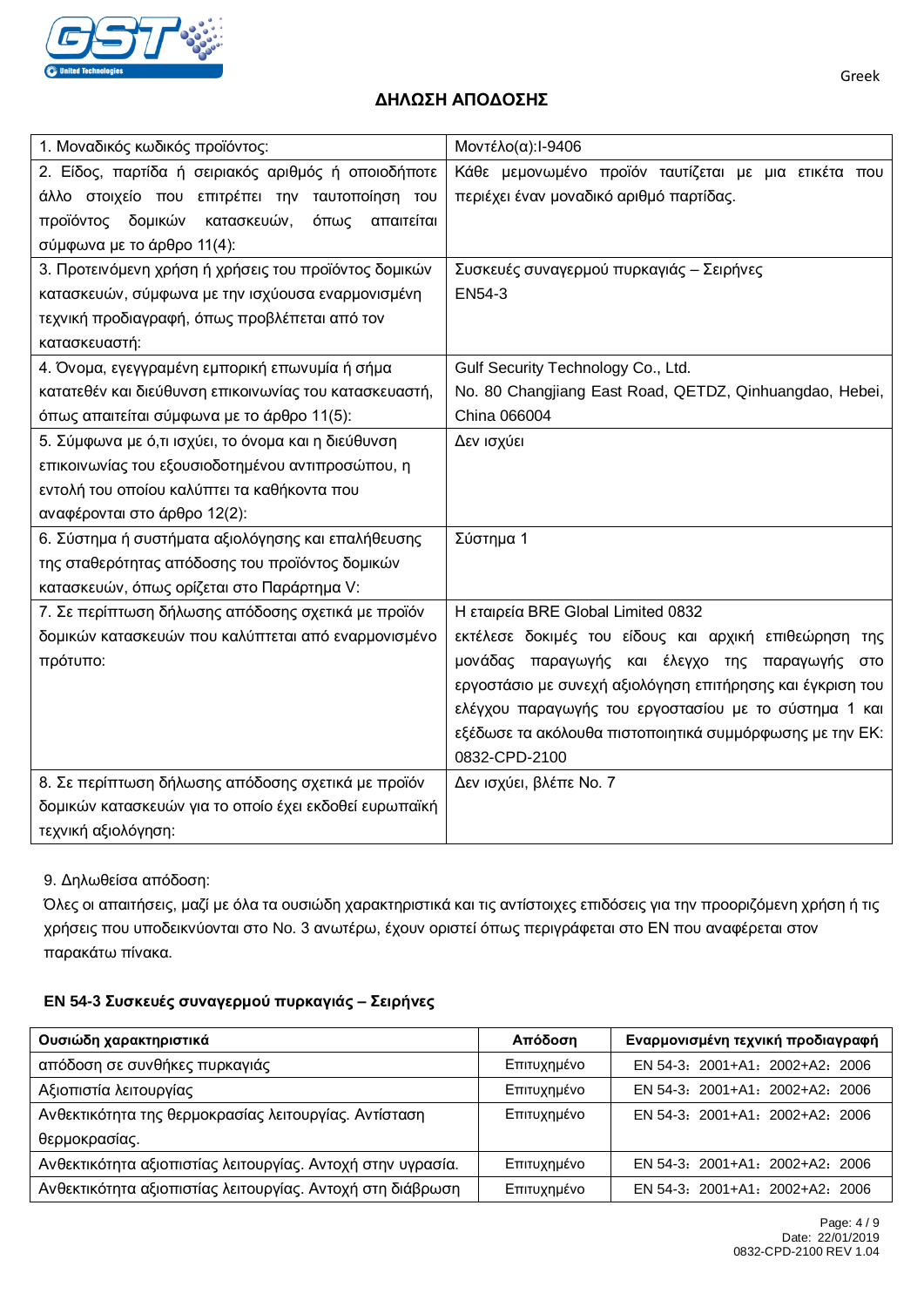

| Ανθεκτικότητα αξιοπιστίας λειτουργίας: αντοχή σε κραδασμούς και | Επιτυχημένο | EN 54-3: 2001+A1: 2002+A2: 2006 |
|-----------------------------------------------------------------|-------------|---------------------------------|
| δονήσεις                                                        |             |                                 |
| Ανθεκτικότητα αξιοπιστίας λειτουργίας. Ηλεκτρική                | Επιτυχημένο | EN 54-3: 2001+A1: 2002+A2: 2006 |
| σταθερότητα.                                                    |             |                                 |
| Ανθεκτικότητα αξιοπιστίας λειτουργίας: αντίσταση στην είσοδο    | Επιτυχημένο | EN 54-3: 2001+A1: 2002+A2: 2006 |

10. Η απόδοση του προϊόντος που ορίζεται στα σημεία 1 και 2, συμφωνεί με τη δηλωθείσα απόδοση στο σημείο 9. Η παρούσα δήλωση απόδοσης εκδίδεται με αποκλειστική ευθύνη του κατασκευαστή που ορίζεται στο σημείο 4.

Υπογραφή για λογαριασμό και εξ ονόματος του κατασκευαστή από: Όνομα: Wang Aizhong Λειτουργία: Αρχιμηχανικός

Qinhuangdao



................................................................ ...................................................................................

Greek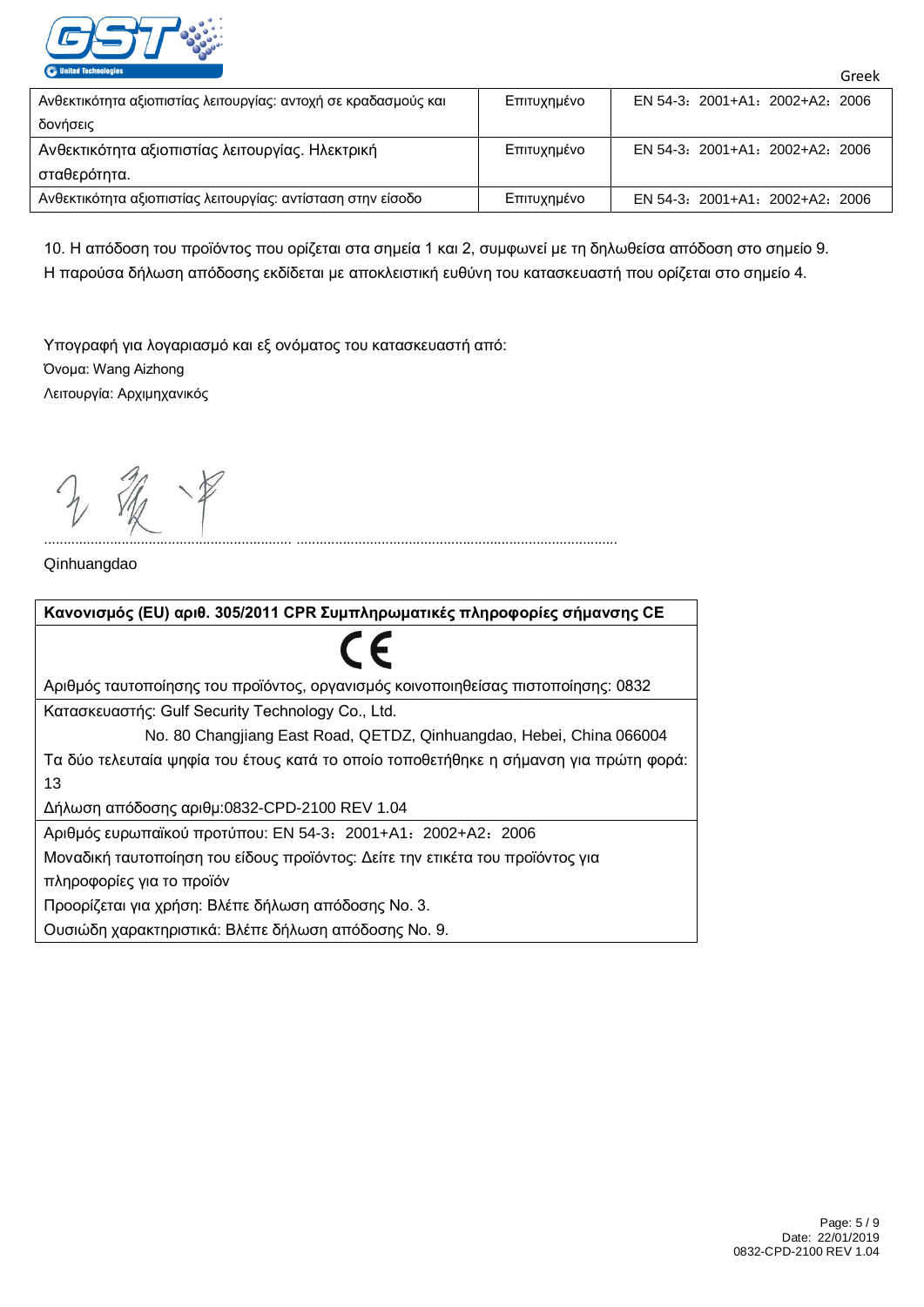

### **PERFORMANS BEYANNAMESİ**

| 1. Ürün tipi kimlik kodu:                                                                                                                                                                    | Model(ler):<br>I-9406                                                                                                                                                                                                                                                                                                                                                                                                                                            |
|----------------------------------------------------------------------------------------------------------------------------------------------------------------------------------------------|------------------------------------------------------------------------------------------------------------------------------------------------------------------------------------------------------------------------------------------------------------------------------------------------------------------------------------------------------------------------------------------------------------------------------------------------------------------|
| 2. Yapı malzemesinin tip, parti veya seri numarası ya da<br>sağlayacak<br>diğer<br>tanımlanmasını<br>unsurlar<br>(Bu<br>11 inci maddesinin dördüncü<br>Yönetmeliğin<br>fıkrası<br>gereğince) | Her bir ürün, bir benzersiz parti numarasını içeren bir etiket ile<br>tanımlanmıştır.                                                                                                                                                                                                                                                                                                                                                                            |
| 3. Yapı malzemesinin ilgili uyumlaştırılmış teknik<br>şartnamesine göre imalatçı tarafından öngörülen kullanım<br>amacı veya amaçları:                                                       | Yangın alârm cihazları - Ses cihazları<br>EN54-3                                                                                                                                                                                                                                                                                                                                                                                                                 |
| 4. İmalâtçının adı, tescilli ticarî unvanı veya tescilli<br>markası ile adresi (Bu Yönetmeliğin 11 inci maddesinin<br>beşinci fıkrası gereğince)                                             | Gulf Security Technology Co., Ltd.<br>No. 80 Changjiang East Road, QETDZ, Qinhuangdao, Hebei,<br>China 066004                                                                                                                                                                                                                                                                                                                                                    |
| 5. Mevcut ise, yetkili temsilcinin adı ve adresi: (Bu<br>Yönetmeliğin 12 inci maddesinin ikinci fıkrasında<br>belirtilen görevleri haiz)                                                     | Uygulanamaz                                                                                                                                                                                                                                                                                                                                                                                                                                                      |
| 6. Yapı malzemesinin performansının değişmezliğinin<br>değerlendirilmesi ve doğrulanması sistem veya sistemleri:<br>(Bu Yönetmeliğin Ek-5'inde belirtilen.):                                 | Sistem 1                                                                                                                                                                                                                                                                                                                                                                                                                                                         |
| 7. Uyumlaştırılmış bir standart kapsamında olan bir yapı<br>malzemesine ilişkin performans beyanında:                                                                                        | Onaylanmış Kuruluş no: 0832 olan<br><b>BRE</b> Global Limited<br>tarafınca performansın değişmezliğinin değerlendirilmesi ve<br>doğrulanması sistemlerinden Sistem 1+ altında, Ürün tipinin<br>belirlenmesi, Üretim tesisi ve fabrika üretim kontrolünün<br>başlangıç muayenesi, Fabrika üretim kontrolünün sürekli<br>gözetimi, incelenmesi ve değerlendirilmesi, Ürün tetkiki<br>Uygunluk<br>uygulanarak<br>0832-CPD-2100<br>AB.<br>Belgesi<br>düzenlenmiştir. |
| 8. Hakkında düzenlenmiş bir Avrupa Teknik<br>Değerlendirmesi olan bir yapı malzemesine ilişkin<br>performans beyanında:                                                                      | Uygulanamaz, bak. Madde.7                                                                                                                                                                                                                                                                                                                                                                                                                                        |

9. Beyan edilen performans:

Madde 3'te öngörülen kullanım amaçları ile ilgili tüm Temel Karakteristikler ve karşılık gelen performanslar hEN'de gösterilmiş gibi aşağıda tespit edilmiştir.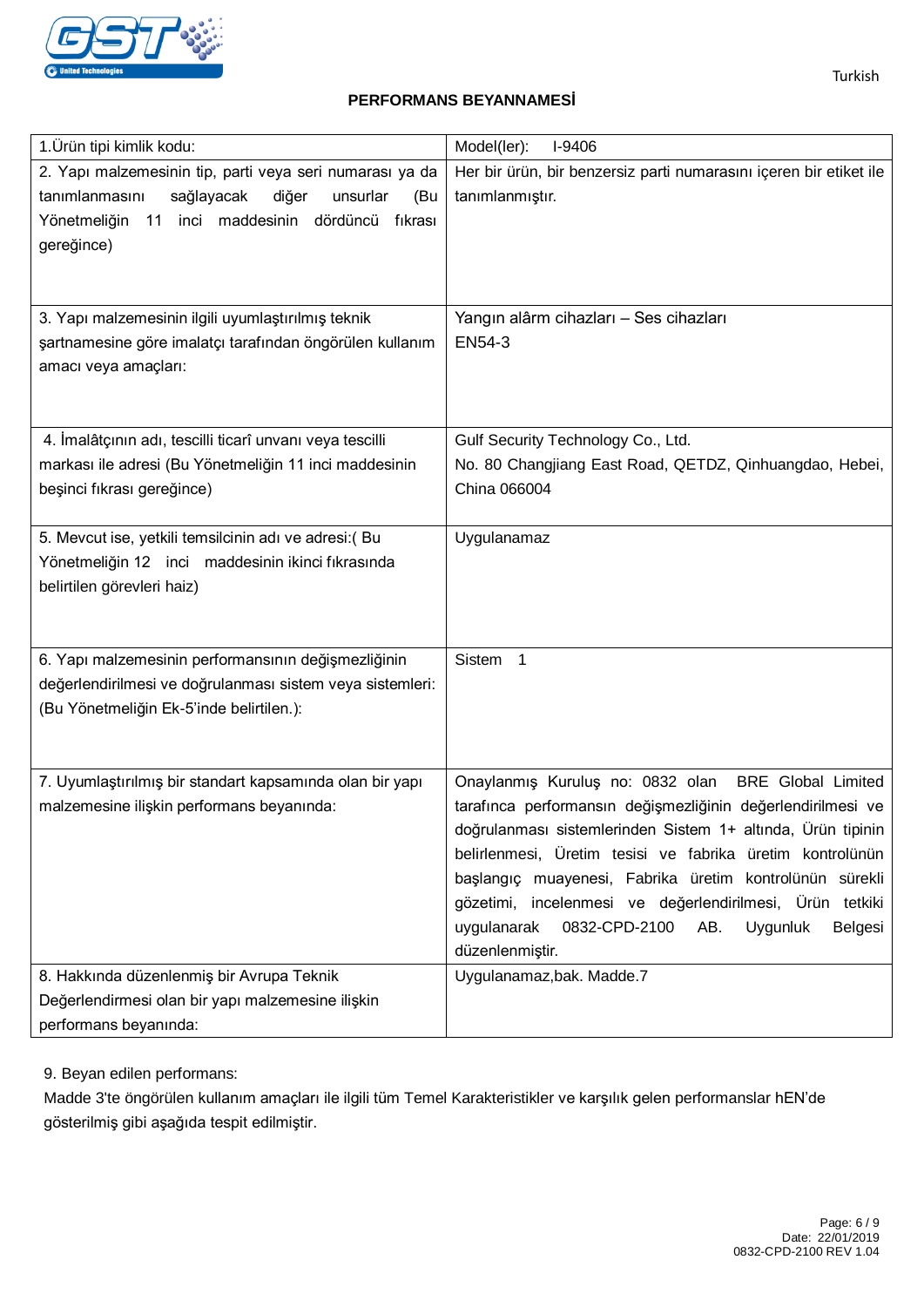

#### **EN 54-3 Yangın alârm cihazları – Ses cihazları**

| <b>Temel Karakteristikler</b>                                  | <b>Performans</b> | Uyumlaştınlmış Teknik Şartname  |
|----------------------------------------------------------------|-------------------|---------------------------------|
| Yangın koşulları altında performans                            | Sağlar            | EN 54-3: 2001+A1: 2002+A2: 2006 |
| Operasyonel güvenilirlik                                       | Sağlar            | EN 54-3: 2001+A1: 2002+A2: 2006 |
| Operasyonel güvenilirlik sıcaklık direnci                      | Sağlar            | EN 54-3: 2001+A1: 2002+A2: 2006 |
| Operasyonel güvenilirlik dayanıklılığı, nem direnci            | Sağlar            | EN 54-3: 2001+A1: 2002+A2: 2006 |
| Operasyonel güvenilirlik dayanıklılığı, korozyon direnci       | Sağlar            | EN 54-3: 2001+A1: 2002+A2: 2006 |
| Operasyonel güvenilirlik Dayanıklılık: şok ve titreşim direnci | Sağlar            | EN 54-3: 2001+A1: 2002+A2: 2006 |
| Operasyonel güvenilirlik dayanıklılık, elektriksel stabilite   | Sağlar            | EN 54-3: 2001+A1: 2002+A2: 2006 |
| Operasyonel güvenilirlik Dayanıklılık: girişine karşı direnç   | Sağlar            | EN 54-3: 2001+A1: 2002+A2: 2006 |

10. 1. ve 2. maddede tanımlanan malzemenin performansı, 9. Maddede beyan edilen performansa uygundur. Bu performans beyanı sadece 4.maddede tanımlanan imalatçının sorumluluğunda olmak üzere hazırlanmıştır

................................................................ ...................................................................................

İmalatçı için ve onun adına imzalayan; Adı Soyadı; Wang Aizhong Görevi: Başmühendis

Qinhuangdao

| CE İşaretleme Ek bilgileri<br>(AB) No 305/2011 CPR Yönetmeliğ        |  |  |  |
|----------------------------------------------------------------------|--|--|--|
|                                                                      |  |  |  |
| Ürün onaylanmış kuruluş kimlik numarası: 0832                        |  |  |  |
| Manufacturer: Gulf Security Technology Co., Ltd.                     |  |  |  |
| No. 80 Changjiang East Road, QETDZ, Qinhuangdao, Hebei, China 066004 |  |  |  |
| İşaretlemenin ilk alındığı Yılın son iki sayısı: 13                  |  |  |  |
| PERFORMANS BEYANNAMESI NO.0832-CPD-2100 REV 1.04                     |  |  |  |
| Avrupa Standardı Numarası: EN 54-3: 2001+A1: 2002+A2: 2006           |  |  |  |
| Ürün tipi kimliği: Ürün bilgileri için ürün etiketine bakın          |  |  |  |
| Kullanim amacı: DoP Madde 3 Bkz.                                     |  |  |  |
| Temel Karakteristikler: DoP noktasını 9 Bkz.                         |  |  |  |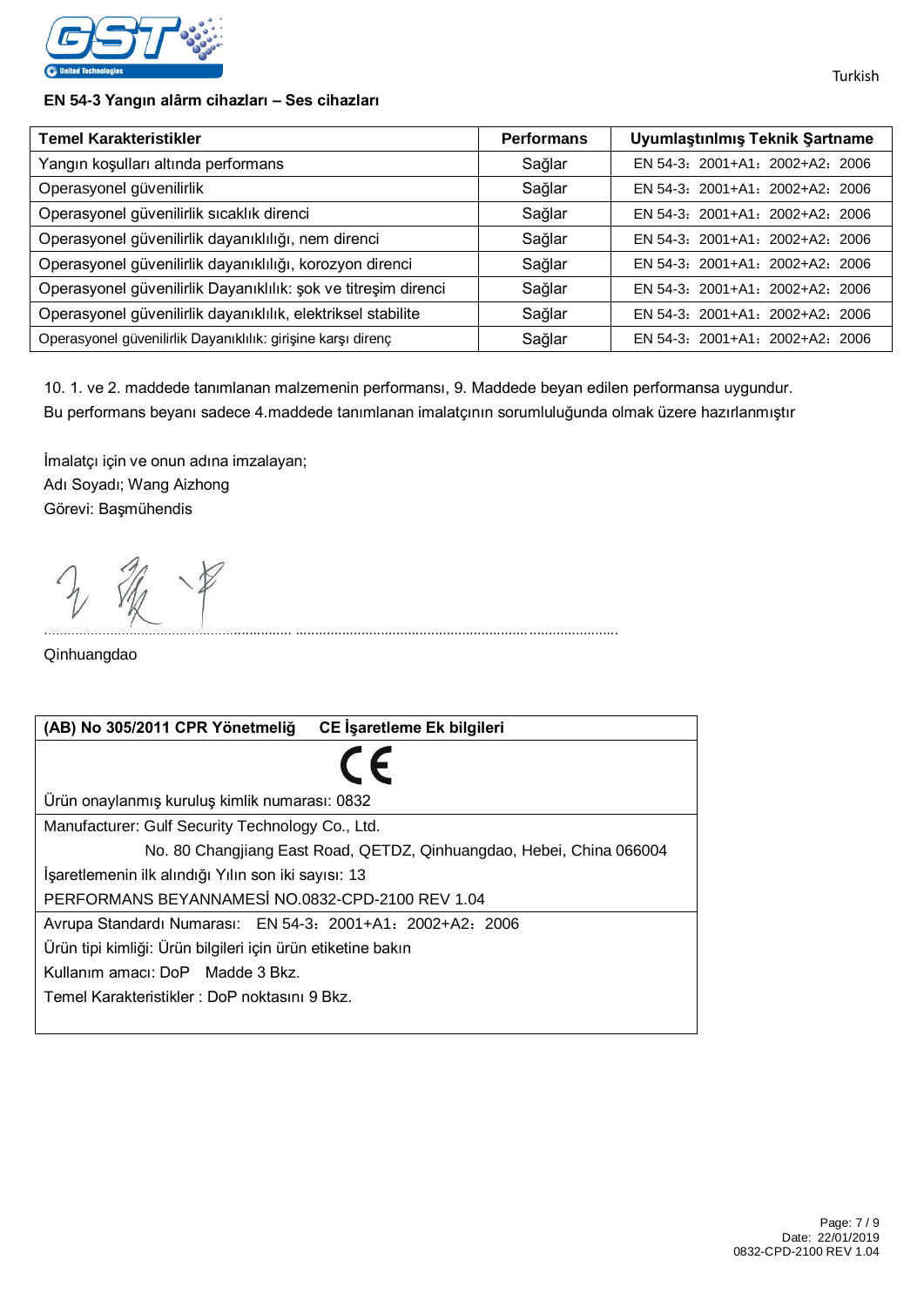

# **TELJESÍTMÉNYNYILATKOZAT**

| 1. Egyedi termékazonosító kód:                             | Modell(ek):<br>I-9406                                      |  |  |
|------------------------------------------------------------|------------------------------------------------------------|--|--|
| 2. Típus, tétel- vagy sorozatszám, illetve bármilyen más   | Minden termék az egyedi tételszámot tartalmazó címke       |  |  |
| elem, amely alapján az építési termék a 11(4) cikkelynek   | alapján azonosítható.                                      |  |  |
| megfelelően azonosítható:                                  |                                                            |  |  |
| 3. Az építési termék rendeltetésszerű használata vagy      | Tűzriasztó eszközök – Szirénák                             |  |  |
| használatai a gyártó által előre meghatározott harmonizált | EN54-3                                                     |  |  |
| műszaki specifikációnak megfelelően:                       |                                                            |  |  |
| 4. A gyártó neve, bejegyzett neve vagy bejegyzett          | Gulf Security Technology Co., Ltd.                         |  |  |
| védjegye és kapcsolattartási címe a 11(5) cikkelyben       | No. 80 Changjiang East Road, QETDZ, Qinhuangdao, Hebei,    |  |  |
| foglaltaknak megfelelően:                                  | China 066004                                               |  |  |
| 5. Ahol megadható, a képviselő neve és kapcsolattartási    | Nem alkalmazható                                           |  |  |
| címe, aki felhatalmazással rendelkezik a 12(2) cikkelyben  |                                                            |  |  |
| megadott feladatok végrehajtására:                         |                                                            |  |  |
| 6. Az építési termék teljesítménye állandóságának          | 1. rendszer                                                |  |  |
| kiértékelésére és ellenőrzésére szolgáló rendszer vagy     |                                                            |  |  |
| rendszerek az V. mellékletben foglaltak szerint:           |                                                            |  |  |
| 7. Ha a teljesítménynyilatkozat egy harmonizált szabvány   | <b>BRE Global Limited 0832</b>                             |  |  |
| által érintett építési termékre vonatkozik:                | típusteszteket végzett, illetve elvégezte a gyártó üzem és |  |  |
|                                                            | a gyári gyártásellenőrzés kezdeti vizsgálatát folyamatos   |  |  |
|                                                            | felügyeleti értékeléssel és a gyári gyártásellenőrzés      |  |  |
|                                                            | jóváhagyásával az 1. rendszerben, és az alábbi EC          |  |  |
|                                                            | megfelelőségi igazolásokat adta ki:                        |  |  |
|                                                            | 0832-CPD-2100                                              |  |  |
| 8. Ha a teljesítménynyilatkozat olyan építési termékre     | Nem alkalmazható, lásd a 7. elemet                         |  |  |
| vonatkozik, amelyhez Európai Műszaki Értékelést adtak ki:  |                                                            |  |  |

9. Nyilatkozatban szereplő teljesítmény:

Az összes követelményt (beleértve minden alapvető jellemzőt) és a fenti 3. pontban ismertetett, rendeltetésszerű használat vagy használatok során elért teljesítményt a lenti táblázatban szereplő hEN harmonizált szabványban ismertetett módon határozták meg.

#### **EN 54-3 Tűzriasztó eszközök – Szirénák**

| Alapvető jellemzők                                               | Teljesítmény | Harmonizált műszaki adatok      |
|------------------------------------------------------------------|--------------|---------------------------------|
| Teljesítmény tűz esetén                                          | Megfelelt    | EN 54-3: 2001+A1: 2002+A2: 2006 |
| Működési megbízhatóság                                           | Megfelelt    | EN 54-3: 2001+A1: 2002+A2: 2006 |
| Működési megbízhatóság tartóssága: hőmérséklet-ellenállás        | Megfelelt    | EN 54-3: 2001+A1: 2002+A2: 2006 |
| Működési megbízhatóság tartóssága: páratartalom-ellenállás       | Megfelelt    | EN 54-3: 2001+A1: 2002+A2: 2006 |
| Működési megbízhatóság tartóssága: korrózió-ellenállás           | Megfelelt    | EN 54-3: 2001+A1: 2002+A2: 2006 |
| Működési megbízhatóság tartóssága: rázkódás- és rezgésellenállás | Megfelelt    | EN 54-3: 2001+A1: 2002+A2: 2006 |
| Működési megbízhatóság tartóssága; elektromos stabilitás         | Megfelelt    | EN 54-3: 2001+A1: 2002+A2: 2006 |
| Működési megbízhatóság tartóssága: behatolás-ellenállás          | Megfelelt    | EN 54-3: 2001+A1: 2002+A2: 2006 |